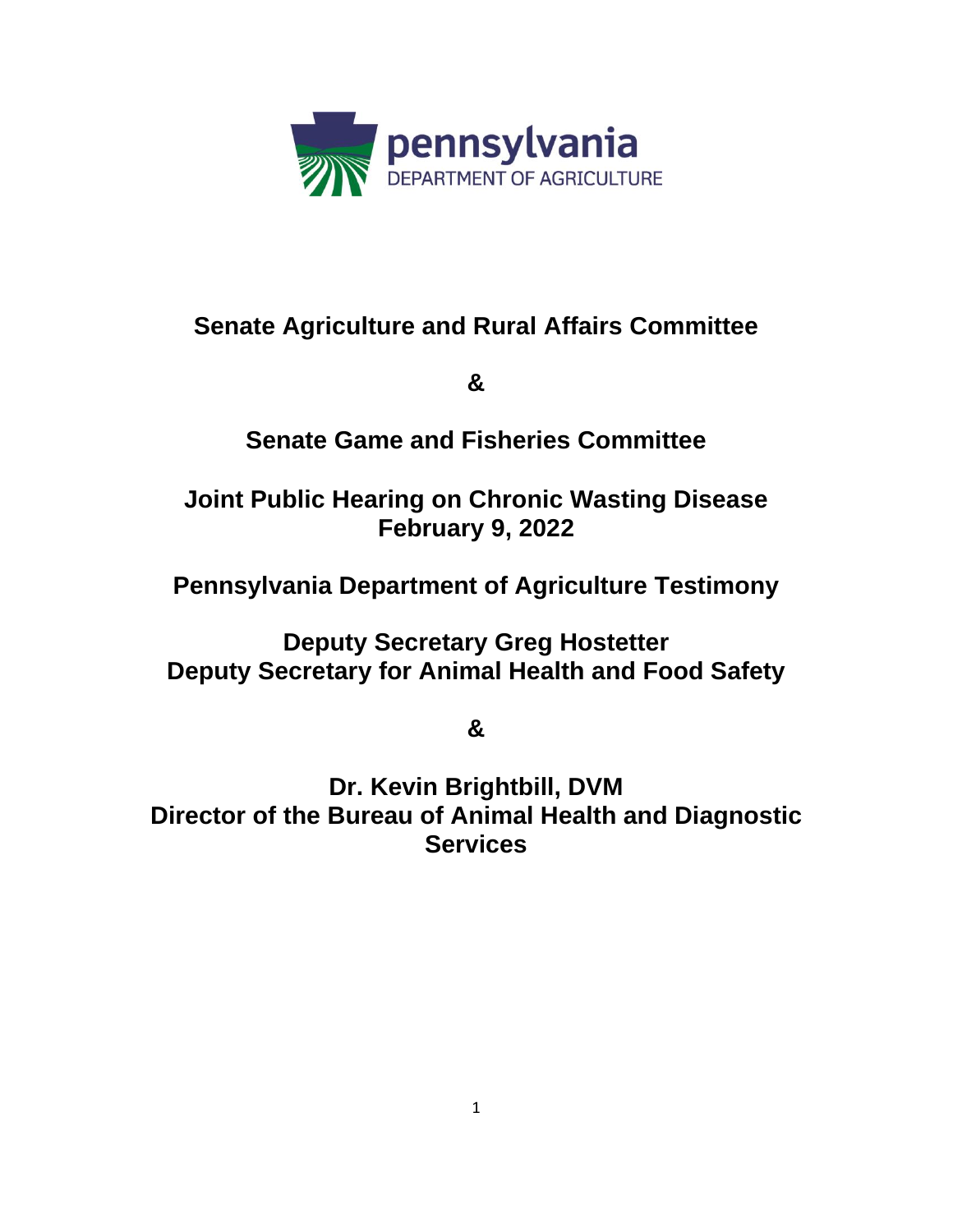Good evening to our chairs, Senator Vogel, Senator Laughlin, Senator Brewster, Senator Schwank, and all the Members of the Senate Agriculture and Rural Affairs and Game and Fisheries Committees. Thank you for calling this hearing today to discuss Chronic Wasting Disease (CWD), and to provide the Department of Agriculture (the department) with the opportunity to share with you our direct and shared roles and the scientific methods the department is utilizing to manage this challenging disease. The department recognizes there are profound implications to Pennsylvania's economic health and the environment with CWD, including and beyond a sustainable healthy deer herd. Collaboration between agencies and other partners has been effective in addressing animal disease, whether it originates domestically or in the wild.

Outbreaks of any type are devastating to animal agriculture. These events can close borders, shut down agricultural operations and related businesses, and drive up the cost of food for consumers. The Pennsylvania Department of Agriculture's Bureau of Animal Health and Diagnostic Services (BAHDS) is responsible for regulatory animal disease programs within the commonwealth and is specifically charged with monitoring, detecting, preventing, responding to and removing agents threatening the health and safety of Pennsylvania's livestock resources. This authority is provided by the Domestic Animal Law at 3 Pa.C.S. Chapter 23. This work, performed by a network of 12 veterinarians and 17 animal health inspectors throughout the state, relies on the testing capabilities of the Pennsylvania Animal Diagnostic Laboratory System, or PADLS. PADLS is a tripartite system which joins together the department, the Pennsylvania State University, and the University of Pennsylvania.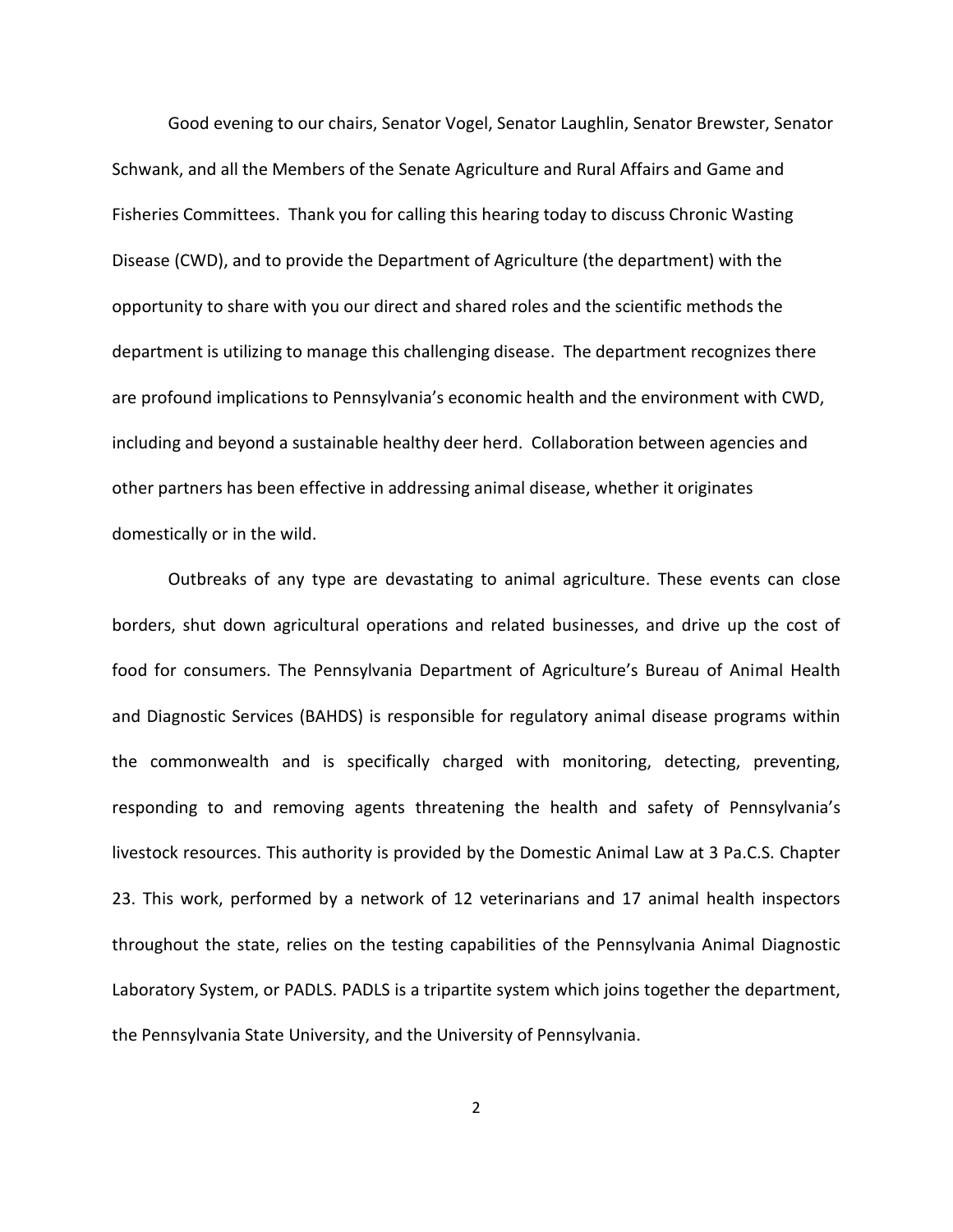In addition to its standard regulatory work, the bureau plays an active role in the commonwealth's emergency preparedness network. This is an important connection, as it brings together state and local public health, emergency response and agriculture officials on topics such as the Avian Influenza Response Plan, the Pennsylvania Animal Response Team and other groups with first-responder roles in an agricultural emergency.

PADLS provides rapid and accurate diagnostic services to protect animal health and consequently has an important impact not only on animal health but also human health, food safety and the economic well-being of Pennsylvania residents. The Pennsylvania Animal Diagnostic System is recognized as a Tier 1 National Animal Health Lab Network (NAHLN) laboratory system and has the authority and ability to respond to disease threats arising from foreign animal diseases (FAD) like foot and mouth disease (FMD), a devastating disease of cattle and swine; highly pathogenic avian influenza (HPAI), a disease of serious concern for the poultry industry; or African swine fever (ASF), causing high mortality and losses in pigs. The tripartite laboratory system has primary responsibility for testing diseases of high concern important to agriculture stakeholders. These important diseases are called dangerous transmissible diseases (DTD) and include rabies; equine infectious anemia (EIA) in horses; Pullorum and avian influenza in poultry; Brucellosis, leucosis, "Mad Cow" disease (BSE) and bovine viral diarrhea in cattle; and Chronic Wasting Disease (CWD) in deer. The laboratory system annually tests more than a half million samples and supports most of Pennsylvania's livestock industries.

The PADLS-Pennsylvania Veterinary Laboratory (PVL) and PADLS-New Bolton Center (NBC) are two of only 31 national labs offering CWD testing. PADLS is very robust in providing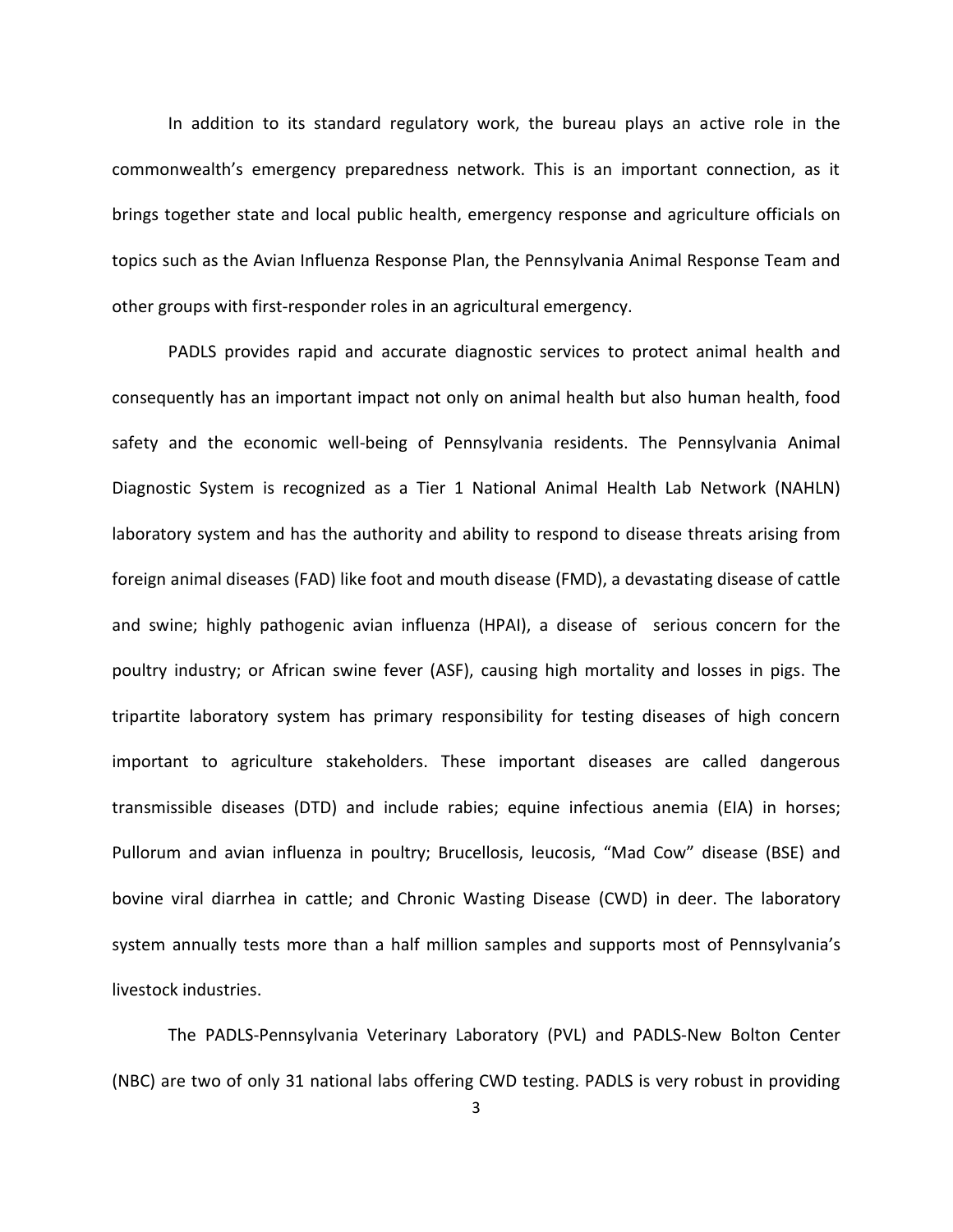testing support for animal disease diagnosis and in supporting trade and export of animals nationally and internationally.

### **Chronic Wasting Disease**

PADLS-PVL helped diagnose the first case of CWD in Pennsylvania's deer population in 2012, although surveillance for the disease, carried out by the department and the Pennsylvania Game Commission (PGC) in Pennsylvania, has been ongoing since 1998. Since this first detection, due to continuous testing and rigorous surveillance measures, CWD infections have continued to be detected with increasing frequency in recent years.

CWD is caused by a misfolded protein called a prion. All mammals produce normal prions that are used by cells, then degraded and eliminated, or recycled, within the body. When disease-associated prions contact normal prions, they cause them to refold into an abnormal shape. These disease-associated prions are then deposited in tissues and cause damage and disease. CWD is one of a group of diseases called Transmissible Spongiform Encephalopathies (TSEs), or prion diseases. CWD is closely related to, but different than, other TSEs, including Scrapie in sheep, Bovine Spongiform Encephalopathy (BSE or "Mad Cow" disease) in cattle, and Creutzfeldt-Jakob disease and variant Creutzfeldt-Jakob disease in humans.The prion is found in greatest concentrations in nervous and lymphatic tissues and can accumulate in brain tissue, giving it a sponge-like appearance. There is scientific evidence CWD is spread through body fluids, feces and contaminated environments.

Laboratory diagnosis and detection of this slow infection rely on techniques detecting the abnormal form of protein, testing mostly infected tissues collected post-mortem. As endemic areas have expanded, so has the need for rapid, sensitive and cost-effective diagnostic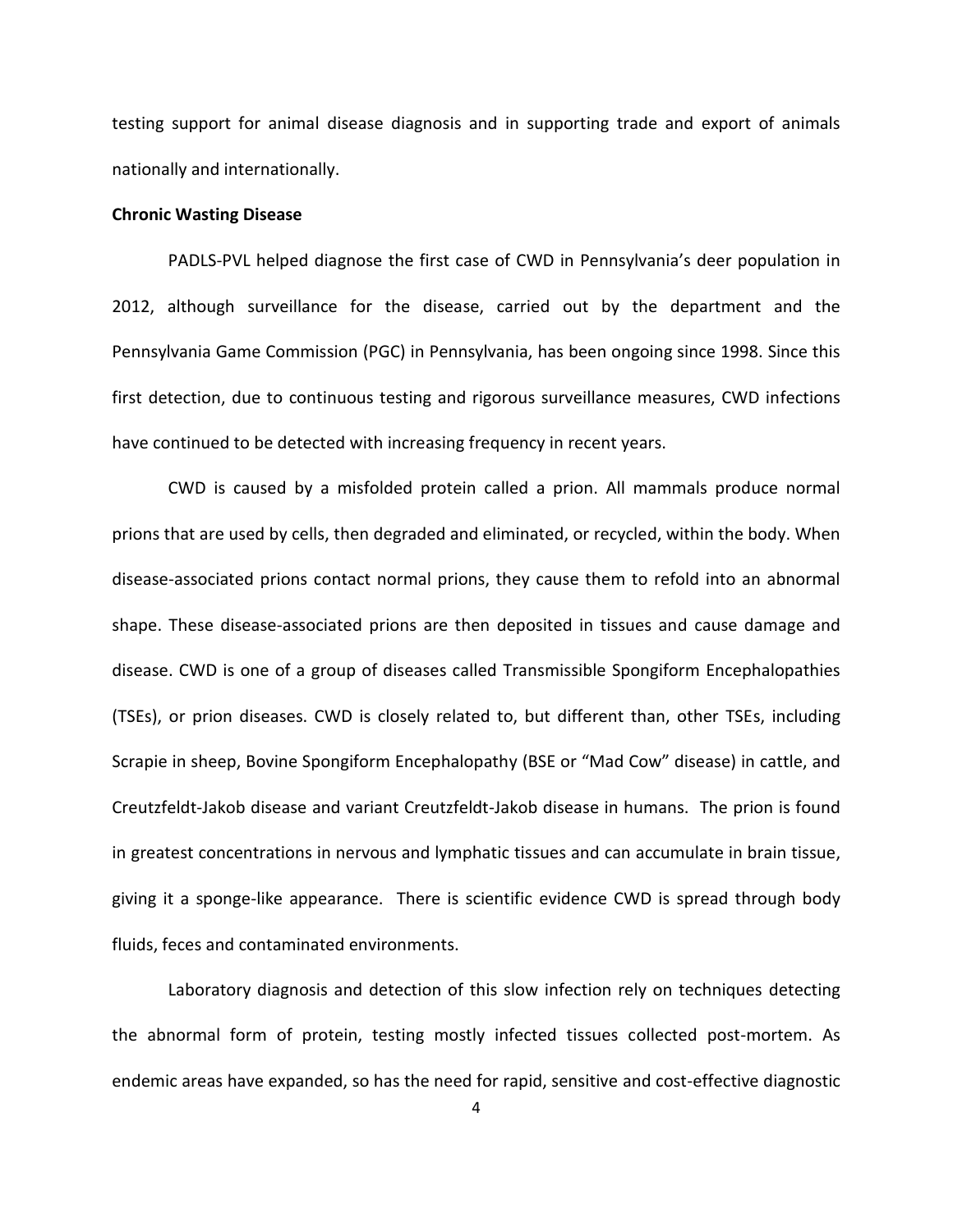tests—especially those taking advantage of samples collected antemortem. Over the past two decades, strategies have evolved from the recognition of microscopic spongiform pathology and associated immune-histochemical (IHC) staining of the misfolded prion protein to enzymelinked immunoassays (ELISA) capable of detecting the abnormal prion protein in post-mortem samples. PADLS-PVL and PADLS-NBC offers IHC and ELISA testing for regulatory and diagnostic testing. The two labs also explore the application of RT-QuIC (real-time quaking-induced conversion) on antemortem samples  $(3<sup>rd</sup>$  eyelid and feces) with the help of United States Department of Agriculture (USDA) CWD research funding.

It is important to note there have been no reported cases of CWD infection in humans according to the Centers for Disease Control and Prevention. Animal studies suggest CWD poses a risk to some types of non-human primates, like monkeys, that eat prion-spiked samples of meat to simulate [CWD-infected animals](https://www.cdc.gov/prions/cwd/cwd-animals.html) or come in contact with brain or body fluids from infected deer or elk. The department supports the World Health Organization's recommendation to keep agents of all known prion diseases from entering the human food chain, essentially meaning hunters and others consuming the meat of CWD-susceptible animals should use common sense and never eat any meat from an animal that does not appear to be healthy. CWD-susceptible species include black-tailed deer, elk, moose, mule deer, red deer, sika deer, reindeer, white-tailed deer and hybrids of these species.

As with other diseases, CWD testing methods have seen major advancements with the advent of new technology. Currently, CWD is receiving much attention from researchers and newer methodologies are being developed. With the development of these more sensitive and semi-quantitative approaches comes a greater understanding of the pathogenesis and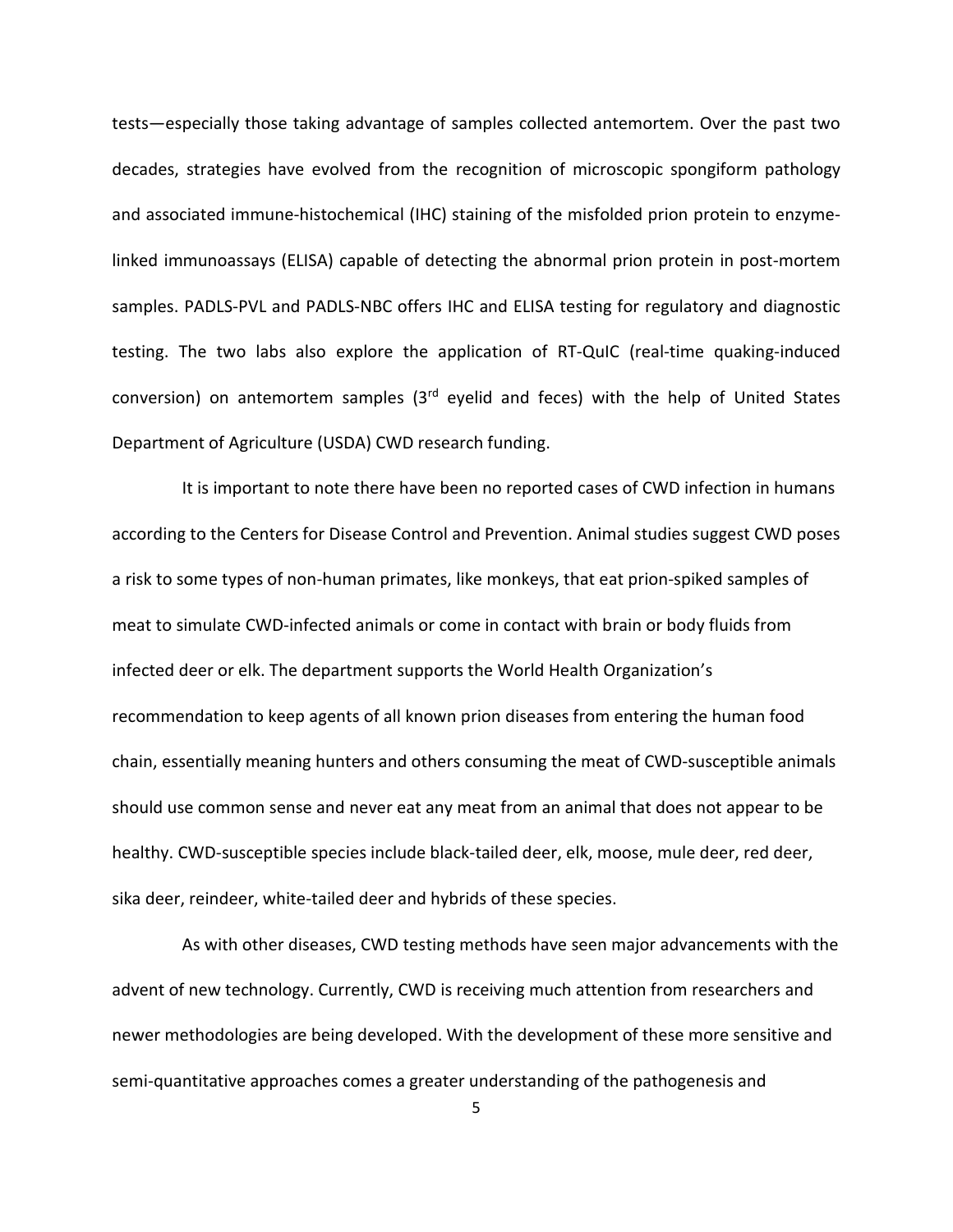epidemiology of this disease. These newer techniques have not yet been deployed in control programs due to pitfalls identified during routine testing and scalability problems they present. However, the problems these newer technologies present are being addressed and these methods are set to change CWD diagnostics in the near future. The two most studied new techniques for CWD detection are Protein Misfolding Cyclic Amplification (PMCA) and Real-Time Quaking-Induced Conversion (RT-QuIC). Both techniques have yet to receive USDA approval, but PADLS has already begun investigating their usefulness and accuracy. PVL was awarded \$80,000 from USDA Veterinary Services to study RT-QuIC. Additionally, the department (by virtue of the foresight of the Pennsylvania General Assembly to allocate research funding for CWD in FY19-20) awarded Dr. Davin Henderson of CWD Evolution LLC nearly \$197,000 to study this method.

### **Managing Chronic Wasting Disease in Pennsylvania**

Pennsylvania has the second largest domestic cervid (a cervid is any animal in the deer family) industry in the country. There are currently 717 domestic cervid breeding farms, hobby farms and hunting preserves in the Commonwealth.

CWD was listed as a dangerous transmissible disease in July of 2000 by the department due to its potential negative impact on cervid herd health. By designating CWD as a dangerous transmissible disease, any cervid owner, veterinarian or diagnostic laboratory suspecting a case of CWD is obligated to report it to the department immediately. Suspect animals include all cervids exhibiting signs of staggering, drooling, wasting or other unusual behavior. It is important to note clinical signs are not predictable and may only be seen in the end stages of the disease.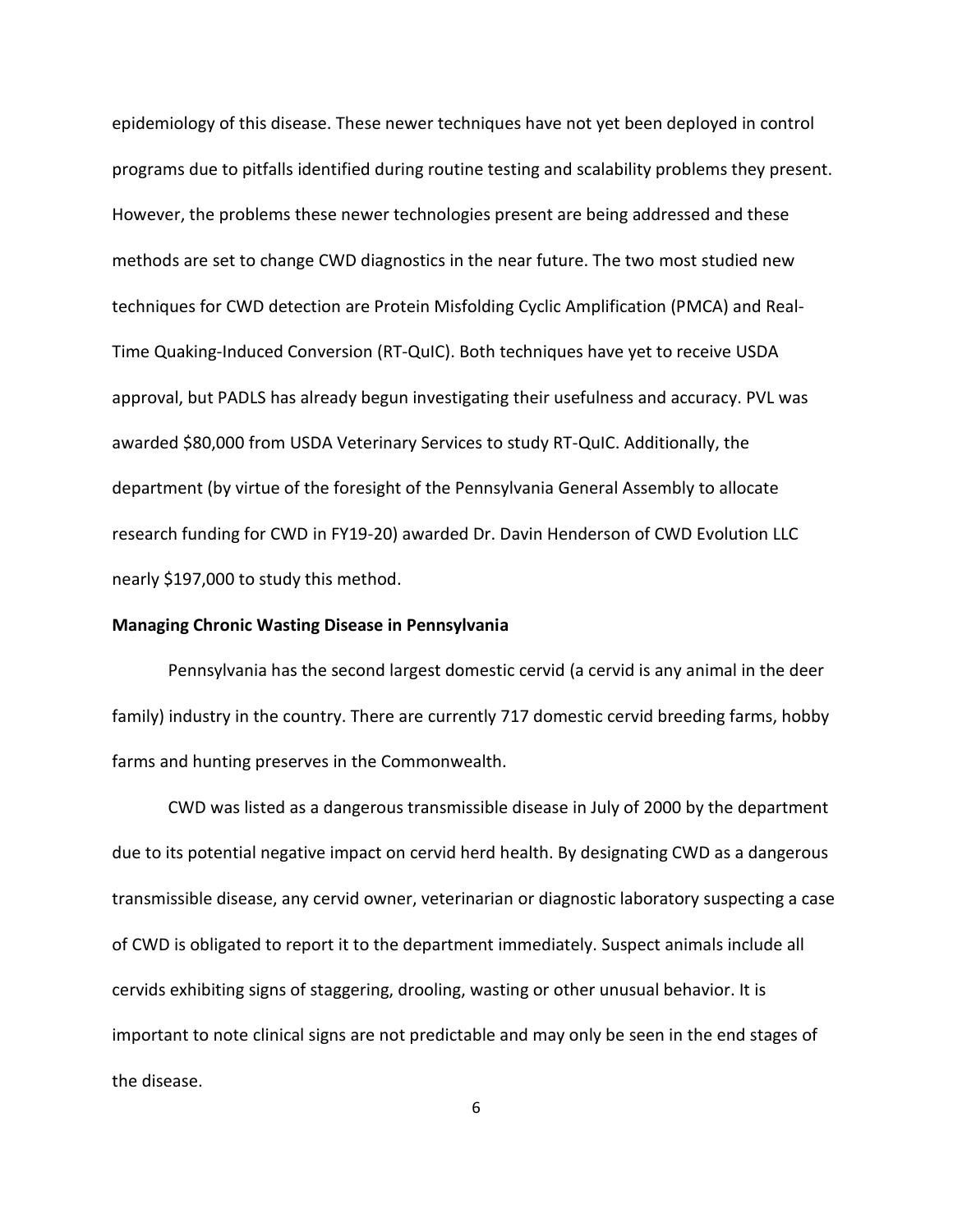The department currently enforces a 2014 Quarantine Order, CWD Program Requirements for the Herd Certification Program (HCP) and the Herd Monitored Program (HMP), and the 2019 USDA Chronic Wasting Disease Program Standards. These regulatory documents strictly delineate: 1) annual herd inventory reporting requirements; 2) fencing requirements; 3) identification and testing requirements and 4) guidelines on how infected herds and herds that may have sold into them or purchased from them must be quarantined to mitigate disease threat. These requirements are designed to detect the status of CWD within a herd and to promote healthy cervids (both farmed and wild populations) with a reduced risk of CWD. The department is tasked with protecting the whole herd (all domesticated livestock), taking reasonable precaution to mitigate the disease threat on an individual premises while not jeopardizing the health status of all other captive premises and surrounding susceptible species in the wild.

Since the inception of testing in 1998 by PVL, more than 100,000 captive deer have been tested for CWD with 401 confirmed positive. To date, 42 positive premises have been identified and 15 of those premises have been depopulated. The 27 remaining farms continue under quarantine with mandatory monthly facility inspections, strict requirements to test 100% of all cervids 9 months and older for CWD that die for any reason and movement restrictions onto and off the farm for all cervids and potentially contaminated equipment. Any time a positive is detected on a quarantined facility the five-year quarantine period is reset to count down an additional 5 years.

Today, 117 cervid breeding farms are enrolled in the Herd Certification Program, a federally guided, state-administered voluntary program of surveillance and related actions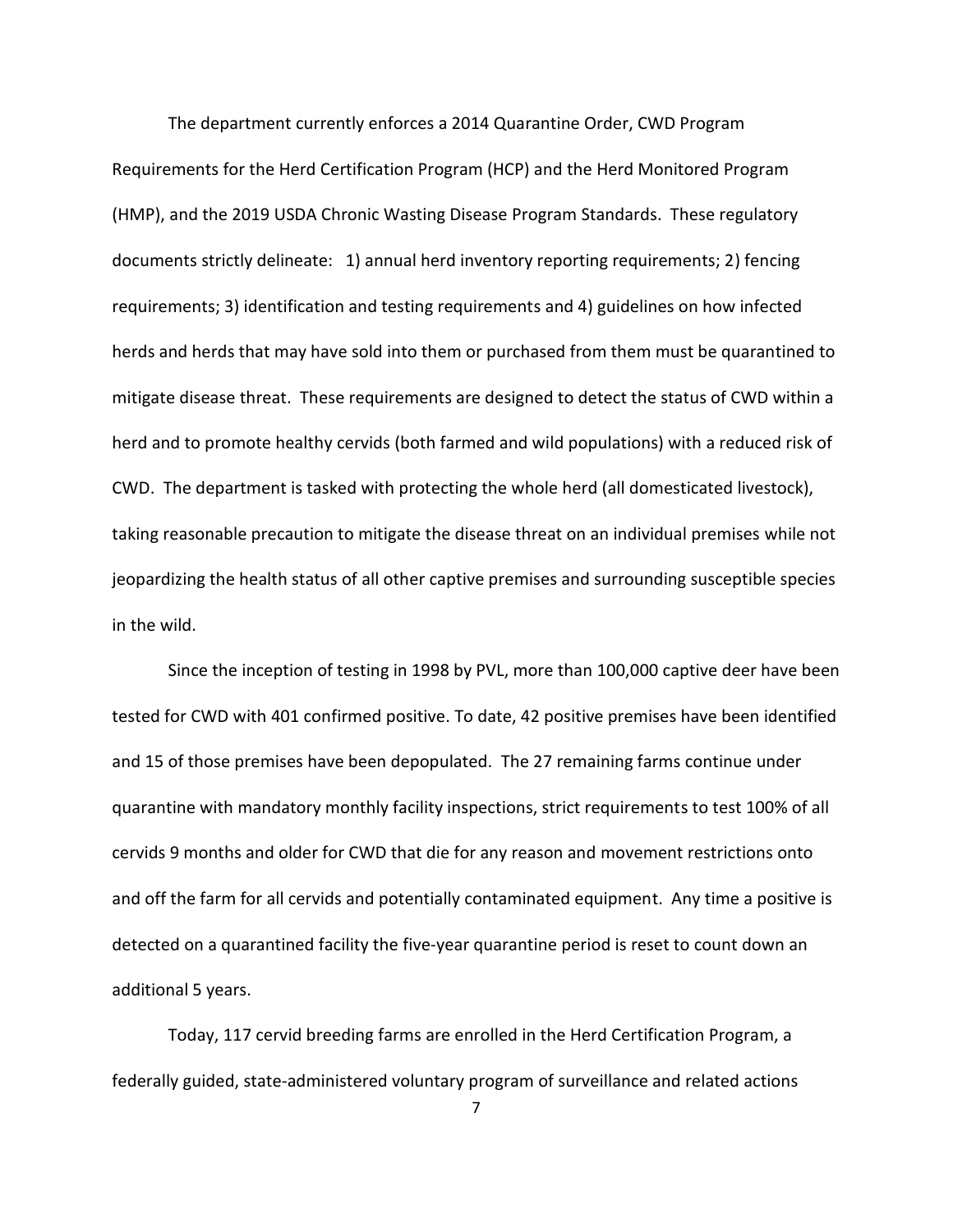designed to determine the CWD status of farmed or captive deer and elk herds. Herds that have completed five years of compliant participation in the program with no evidence of CWD are designated "Certified." Participation in this program allows for interstate movement of cervids. The remaining 600 herds are enrolled in the Herd Monitored Program, a mandatory program of surveillance and related actions designed to monitor farmed or captive deer and elk herds for CWD. This program restricts movement of cervids to within Pennsylvania.



*Please see the bar graph below showing number of HCP versus HMP farms since 2015.*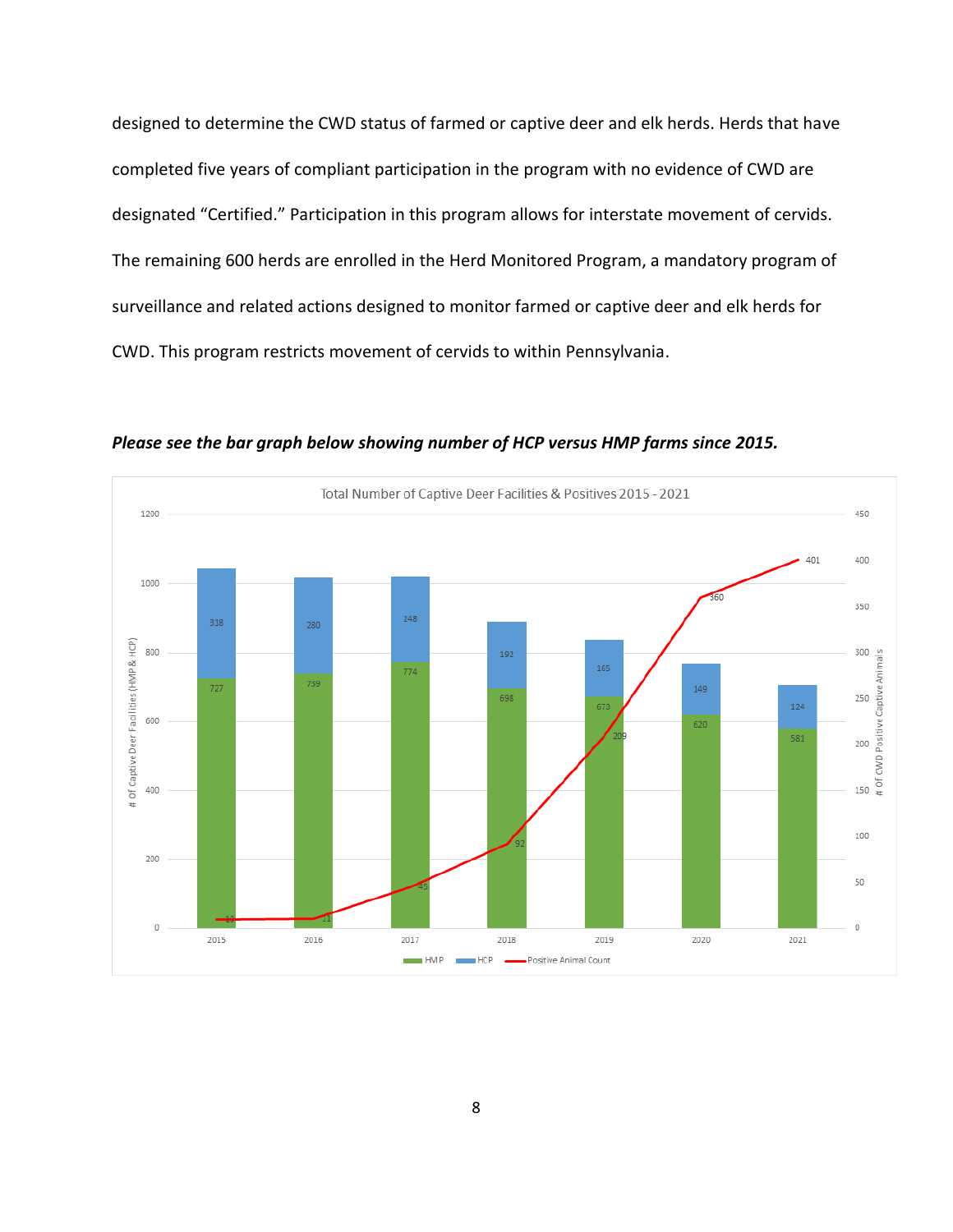In August 2020, the bureau (through a General Order of Quarantine signed by Secretary Redding, published in the Pennsylvania Bulletin (pacodeandbulletin.gov) and advertised in Lancaster Farming) established a CWD Core Captive Management Zone (CCMZ). To date nearly 90 percent of known cases in wild deer and 85 percent of CWD positive cases in captivity have originated from Blair, Bedford and Fulton Counties, comprising the geographic area designated by the department as the CCMZ. These counties are in PGC's Established Zone for CWD, meaning we will likely never eradicate CWD from this zone altogether and regulatory resources must focus on slowing disease spread out of the zone and work to establish a deer herd less susceptible to CWD. The department's focus in the CCMZ is working with facilities to institute genetic selection and breeding to develop deer less susceptible or resistant to CWD while maintaining regulatory authority and oversight to reduce likelihood of herds outside of the CCMZ contracting CWD. Facilities in the CCMZ are no longer able to sell deer to any county outside of the CCMZ but may continue to buy from anywhere in PA or across the nation. If a facility in the CCMZ goes positive, they may continue to operate as normal – breeding deer, selling hunts and selling live deer within the three-county zone if their annual CWD herd positivity rate stays under 5%. Should the herd's CWD positivity rate reach 5%, the facility may continue to sell hunts but must separate their bucks from does. This separation step is critical for herd participants to initiate a genetic selection process for a less susceptible breeding stock and subsequently cull stock predicted to be highly susceptible.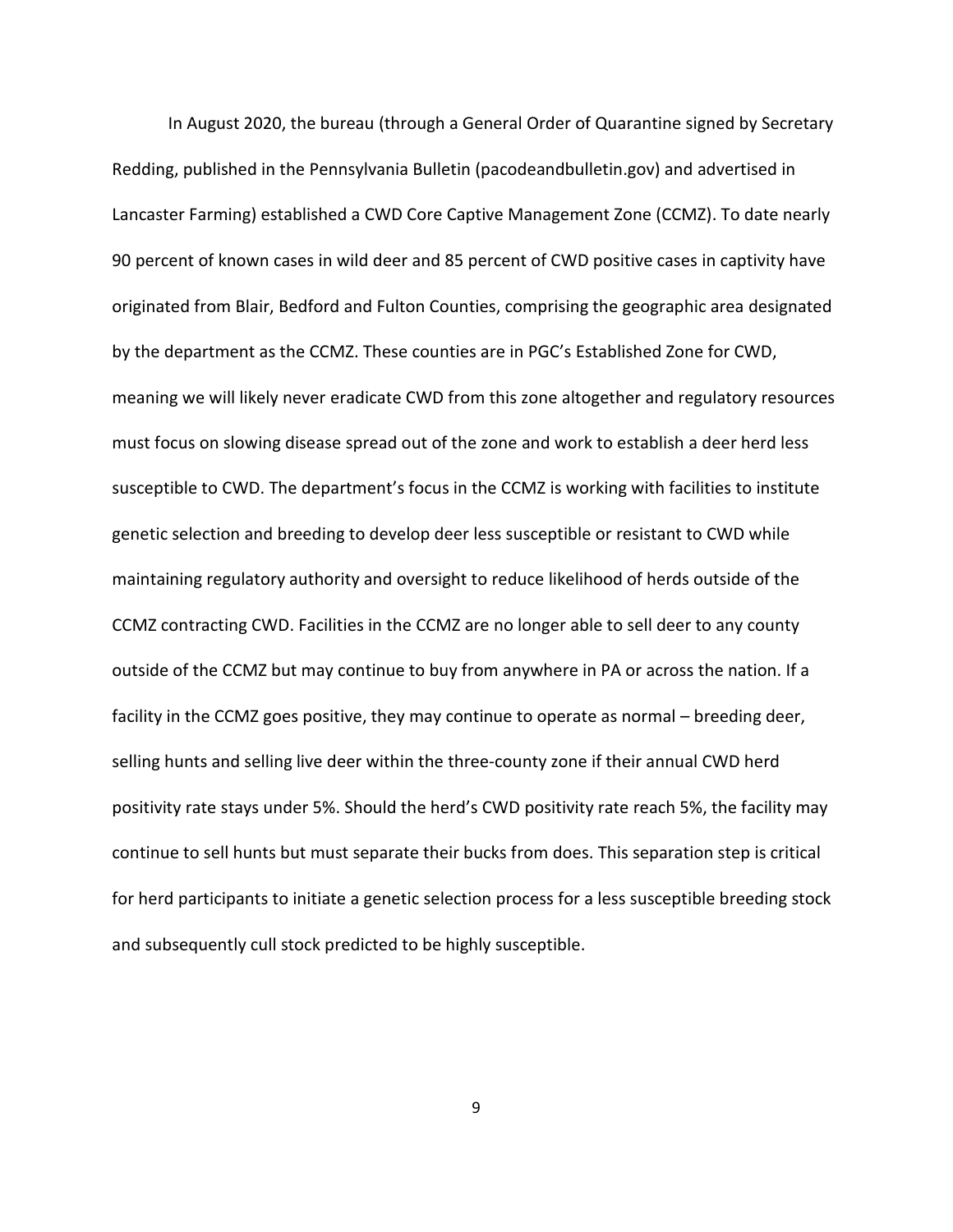*Please see the map below showing number of domestic and wild CWD cases to date, with outlines of both PDA's CCMZ and PGC's Established Zone for CWD.*



Dr. Chris Seabury, a geneticist at Texas A&M University, discovered that through using machine learning to analyze a combination of 50,000 areas of the genome of white-tailed deer, computer algorithms can predict the susceptibility of individual deer to CWD. The results from this assay are in the form of a genomic estimated breeding value (GEBV), a numerical value rating susceptibility to CWD. The department was awarded a \$250,000 grant from the USDA to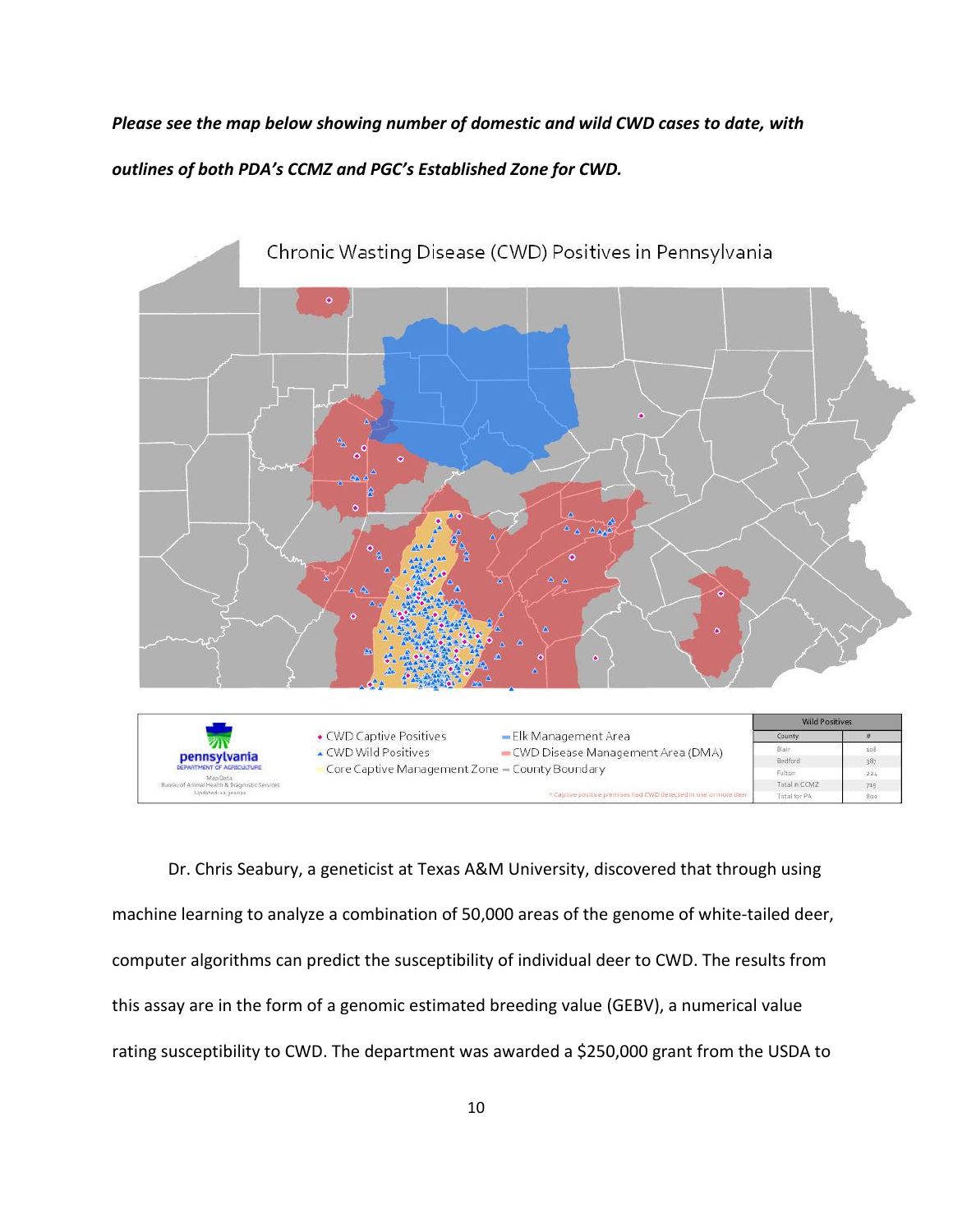deploy this testing for Pennsylvania captive deer herds. Cervid owners who participate will receive this test, normally valued at \$75 per animal, for an out-of- pocket cost of \$25 until funds are exhausted. The results will give the herd managers an idea of the genomic susceptibly of their breeding stock and will include a cut-off assigned by Dr. Seabury indicating which deer should not be bred as they may contribute to increased susceptibility. This grant goes a step further and assigns funds to supplement \$500 of the cost of replacement of low-scoring deer with embryos, semen or breeder deer with favorable GEBV scores to help kickstart improvement of herd resistance to CWD.

#### **Building a strategic plan to manage CWD**

In 2011, Pennsylvania established an interagency CWD Task Force to implement its CWD Response Plan. The task force is currently comprised of the department, PGC, the Pennsylvania Department of Health, the Pennsylvania Department of Environmental Protection, the Pennsylvania Department of Conservation and Natural Resources and both USDA's Veterinary Services and Wildlife Services. The management of the "collective herd" (i.e. all wild and captive cervids alike) is critical to the preservation of our valuable Penn's Woods.

The department continues to work closely with PGC to monitor this disease and to help educate deer farmers and hunters alike about how to recognize the signs of CWD, where to report it and how to have deer tested. The department is responsible for oversight of domestic deer while monitoring for CWD cases outside of farms is the responsibility of PGC. Our two agencies are partners in the challenging fight against CWD and work cooperatively as our jurisdiction intersects at the intersection between captive and wild deer against a disease that knows no bounds, recognizing that this is an issue both inside and outside of the fence.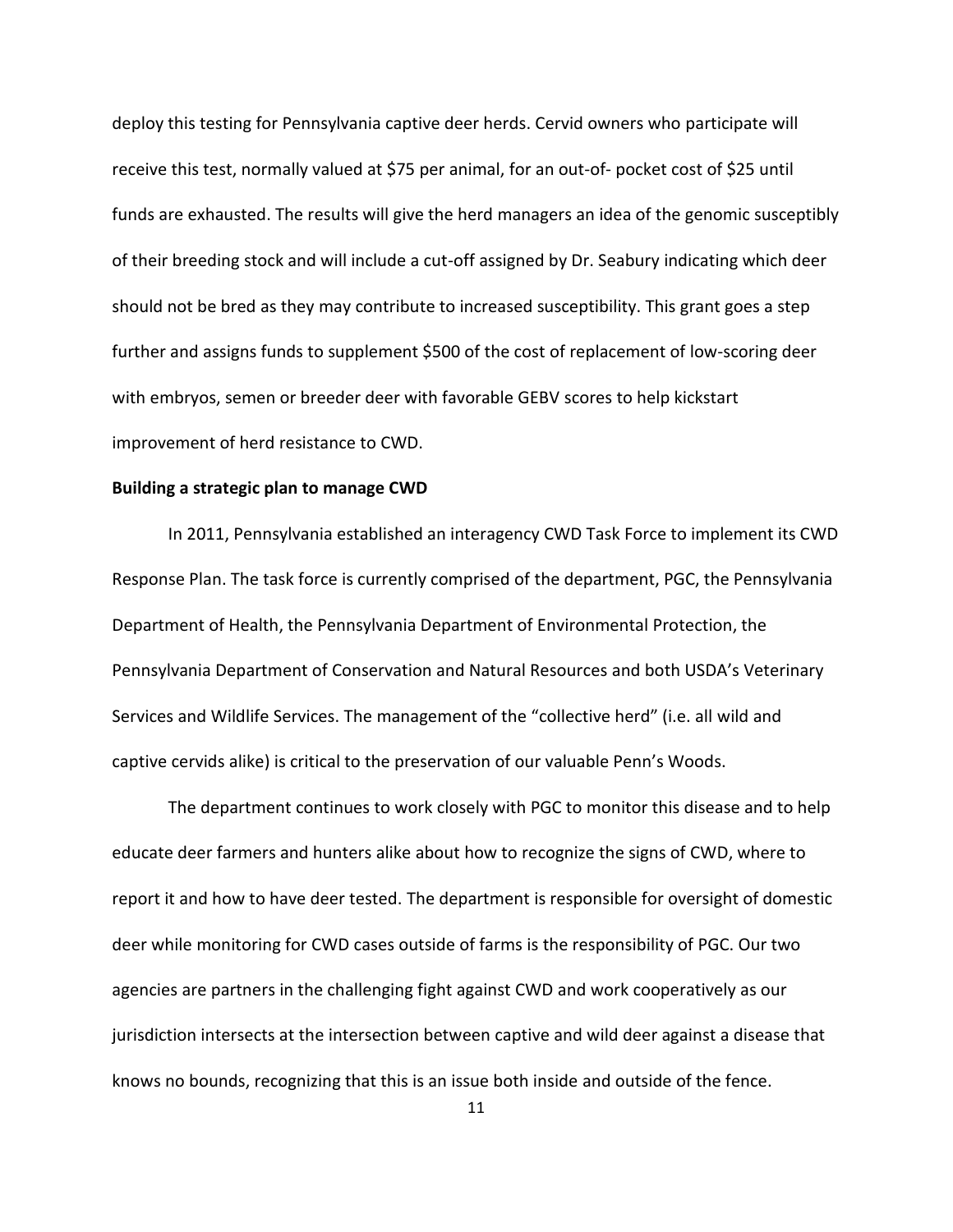As the Bureau Director, State Veterinarian and Executive Director of the Animal Health and Diagnostic Commission (AHDC), I am charged with judiciously utilizing finite resources to safeguard livestock health, public health and the food supply. Pennsylvania has a diverse, vibrant and robust \$34 billion livestock industry. With the very real threat of African Swine Fever in the Western hemisphere, Highly Pathogenic Avian Influenza in the Atlantic Flyway and continuous management of the captive cervid Chronic Wasting Disease Program in Pennsylvania, demands are high. The bureau invests roughly \$1.5 million in total personnel and operating investment annually on CWD, reflected by 70% of veterinary staff time being spent on captive cervid CWD compliance, enforcement, disease response and mitigation efforts.

This disease transcends every jurisdictional, agency and physical barrier known to humankind – we can only mitigate it if we are permitted to work across agencies to address the threat. There is growing complacency by some in the captive cervid industry for CWD; rhetoric has pivoted towards arguing the disease itself is not a substantial threat, but rather increased regulations are. This mindset is propagated by a lack of scientific understanding and some producers' beliefs that CWD is an abstract threat unlikely to affect their herds.

#### **Moving forward**

It is more important than ever that as a Commonwealth we come together collaboratively to slow the spread of CWD, implementing uniform mitigation standards and working cooperatively across commonwealth agencies to lessen the odds of disease spread. Scientific advancements including genetic predictive modeling, which forecasts an individual animal's susceptibility to CWD, combined with selective breeding is our best hope of control.